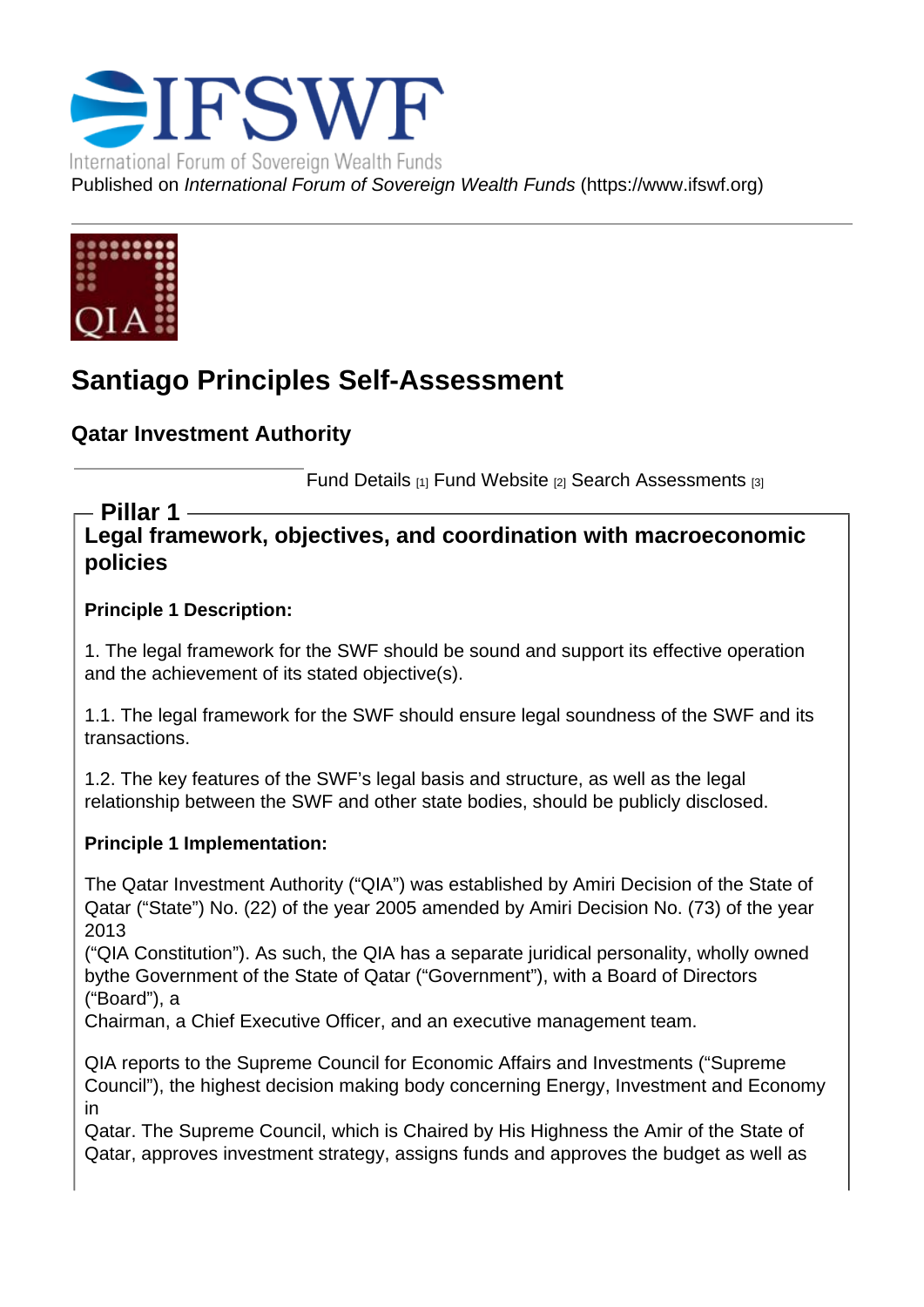certain QIA Regulations.

## **Principle 2 Description:**

The policy purpose of the SWF should be clearly defined and publicly disclosed.

## **Principle 2 Implementation:**

QIA's mission is defined in Article 5 of the QIA Constitution, aimed at: "… developing, investing and managing the State reserve funds and other property assigned to it by the Supreme Council in accordance with policies, plans and programs approved by the Supreme Council." QIA was established as an entity through which the State may build a diversified investment base to complement its wealth in natural resources. QIA's investment strategy is based on its responsibility to generate a strong and sustainable return for the State, within an investment mandate based on purely economic and financial grounds and a long-term investment time horizon.

## **Principle 3 Description:**

3. Where the SWF's activities have significant direct domestic macroeconomic implications, those activities should be closely coordinated with the domestic fiscal and monetary authorities, so as to ensure consistency with the overall macroeconomic policies.

## **Principle 3 Implementation:**

Since 2016, a new Department in QIA, Local Portfolio Department, was established to oversee QIA holdings in local companies. Local Portfolio Department operates in close coordination with Ministry of Finance and other fiscal & monetary authorities to ensure consistency with the overall macroeconomic policies.

#### **Principle 4 Description:**

4. There should be clear and publicly disclosed policies, rules, procedures, or arrangements in relation to the SWF's general approach to funding, withdrawal, and spending operations.

4.1. The source of SWF funding should be publicly disclosed.

4.2. The general approach to withdrawals from the SWF and spending on behalf of the government should be publicly disclosed.

## **Principle 4 Implementation:**

QIA is assigned from time to time fiscal surpluses from the Government and is required to manage such funds according to its strategic investment mandate set out in its Constitution and the Policies, strategies & plans approved by the Supreme Council. Since its inception, QIA has accumulated assets and there has been no withdrawal of assets by the Government. Since QIA adheres to the strictest commercial and financial standards, in the event of a withdrawal request being made, the QIA Board and the Supreme Council would be required to approve such request. Any asset liquidation would be required to be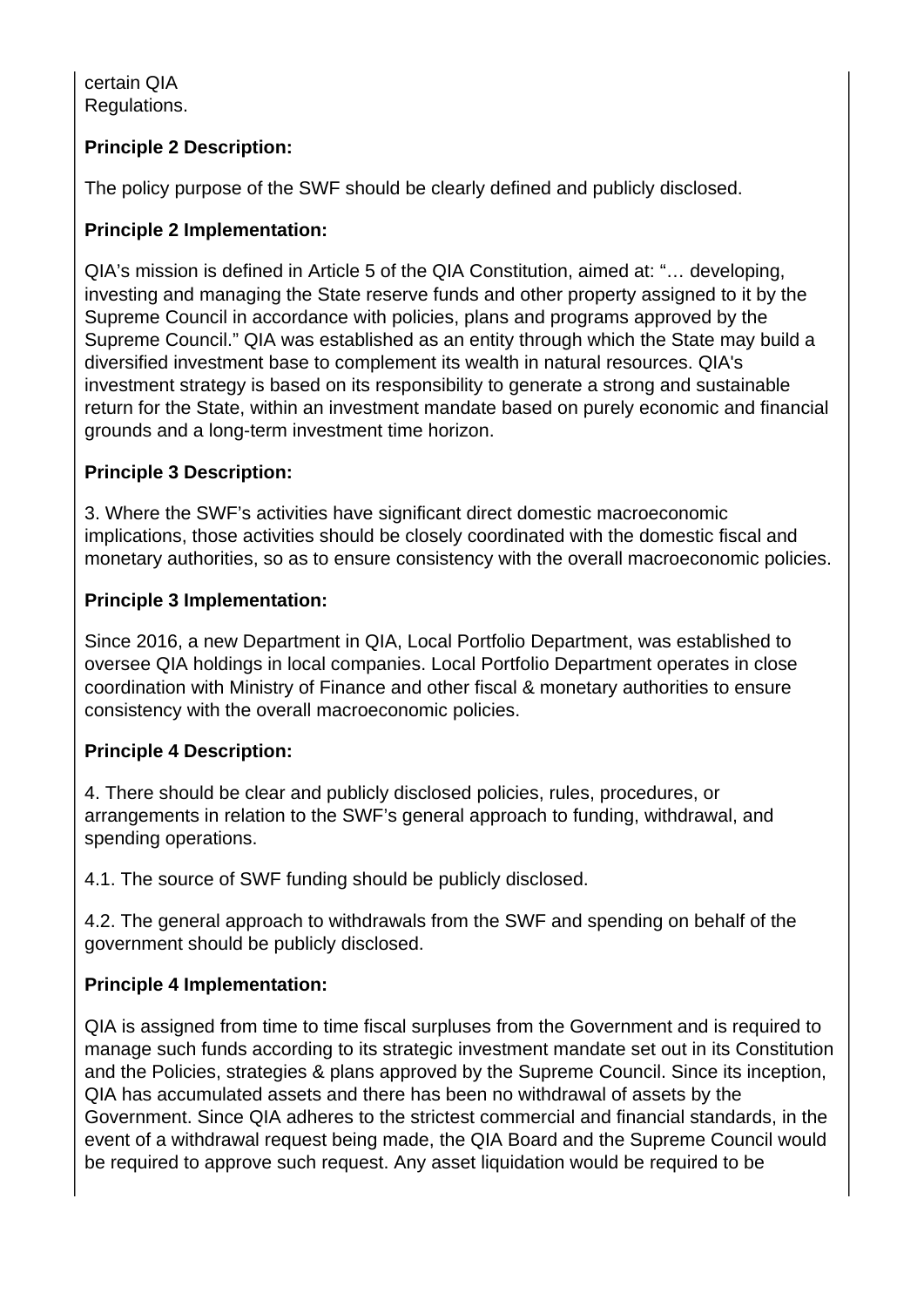conducted in an orderly fashion and in strict compliance with all applicable laws, regulations and rules.

## **Principle 5 Description:**

5. The relevant statistical data pertaining to the SWF should be reported on a timely basis to the owner, or as otherwise required, for inclusion where appropriate in macroeconomic data sets.

#### **Principle 5 Implementation:**

QIA compiles and produces detailed information on its investment performance on a monthly basis for the benefit of its executive management. Regular reporting to the Board and Supreme Council is established. The QIA Group Internal Audit department under the supervision of QIA Board Audit Committee and an external auditor (one of the big four) audit the QIA performance financial details.

## **Institutional Framework and Governance Structure Pillar 2**

#### **Principle 6 Description:**

6. The governance framework for the SWF should be sound and establish a clear and effective division of roles and responsibilities in order to facilitate accountability and operational independence in the management of the SWF to pursue its objectives.

#### **Principle 6 Implementation:**

The governing body of QIA is its Board, which is responsible, with the help of its committees, including the Board Investment Committee and the Board Audit Committee, for implementing investment strategies, delegating responsibilities, appointing and removing the QIA management. Business decisions are the sole responsibility of the QIA Board and QIA's executive management. Pursuant to Article (7) of the QIA Constitution, QIA "shall be managed by a Board of Directors which shall consist of a Chairman and Deputy Chairman and a number of members to be appointed by the Decision of the Amir ..." QIA takes the execution of effective corporate governance very seriously. QIA operates within a full set of Governance Policies and Procedures.

The QIA Board has adopted group governance standards governing all QIA controlled entities, including those entities managed directly or indirectly by QIA, as well as entities that are self-managed. Within the Legal Department, the Governance Unit is responsible for establishing, managing and overseeing the good corporate governance framework of QIA in accordance with the best international standards. QIA implements the integrated governance project of QIA, a project of extended and continuous work aiming at establishing the QIA commitment to global principles of sovereign wealth funds, in particular the Santiago Principles and the rules of good governance. Governance system in QIA aims to guide and control works of QIA to distribute rights and responsibilities among different departments and units, determine the rules and procedures to make decisions related to QIA and ensure that the concerned departments of QIA, through good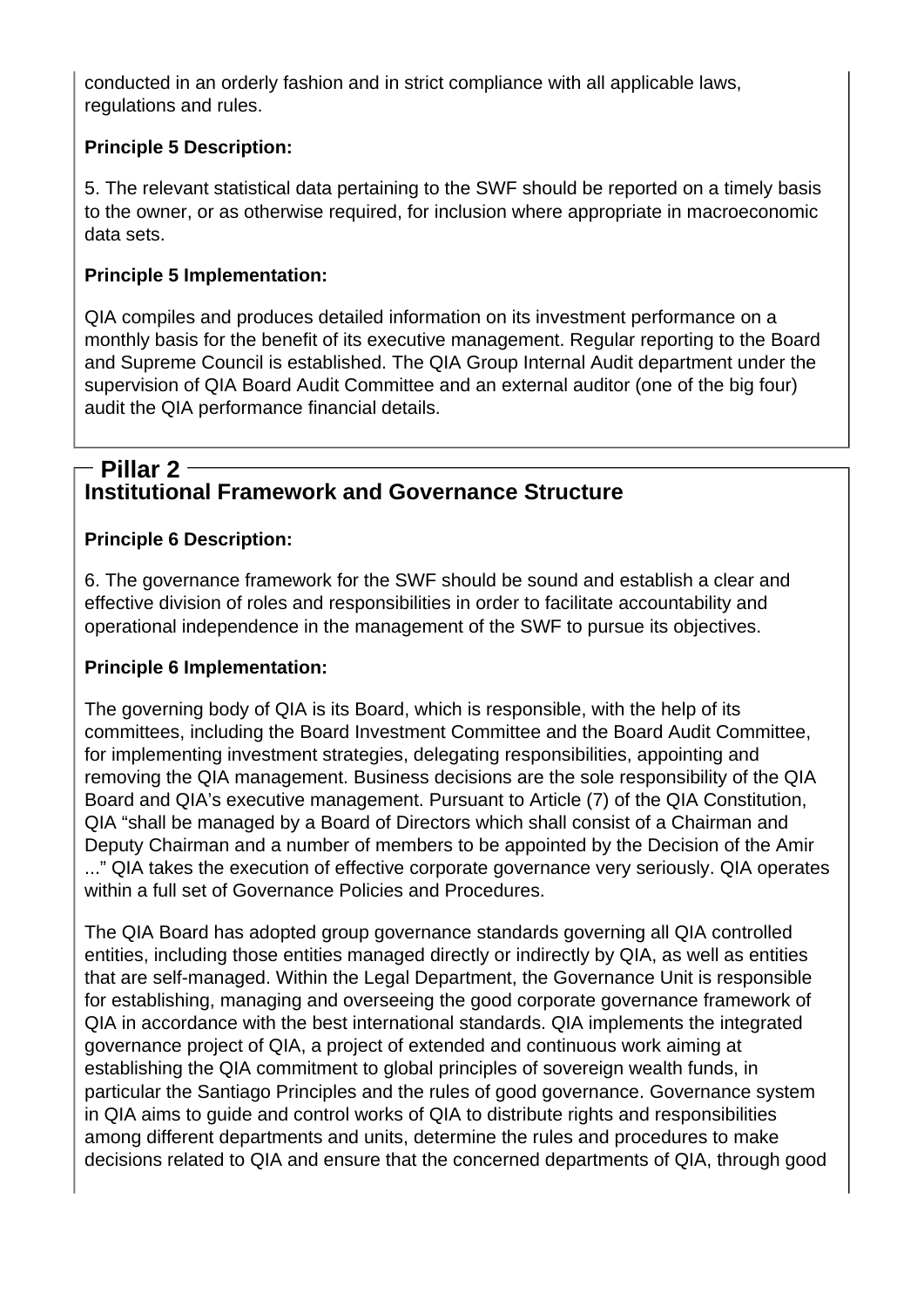governance, provide an integrated structure through which the objectives of QIA, the means to achieve those objectives, and performance monitoring are implemented.

## **Principle 7 Description:**

7. The owner should set the objectives of the SWF, appoint the members of its governing body(ies) in accordance with clearly defined procedures, and exercise oversight over the SWF's operations.

#### **Principle 7 Implementation:**

The Supreme Council (as the representative of the owner) approves QIA's strategies, budget and important regulations. The QIA Board approves governance policies, provides strategic guidance for QIA, and monitors the activities of its executive management team. Implementation of QIA's mission is the responsibility of the QIA Board, executed through the Board Committees, executive management team and the constituent departments and committees of QIA. The Board is appointed by His Highness the Amir of the State.

#### **Principle 8 Description:**

8. The governing body(ies) should act in the best interests of the SWF, and have a clear mandate and adequate authority and competency to carry out its functions.

#### **Principle 8 Implementation:**

The Board is the governing body of QIA, ultimately responsible for deciding how to implement investment strategies, delegating responsibilities, setting up committees as necessary, appointing, and removing the QIA's management. The QIA's Board is subject to supervision from the Supreme Council. The Supreme Council proceeds with its functions related to the investment of the State's reserves by identifying objectives to be achieved from this reserve investment within the State's overall strategy.

The Supreme Council also develops long-term strategy for the reserve investment and annual investments programs.

The QIA, through its Board has all powers and competencies necessary to achieve its mission by:

- Laying down the QIA's general policies, within the framework of the general policy approved by the Supreme Council;

- Approving the investment programs and projects of QIA and following up on their execution;

- Evaluating the performance of investments in accordance with the set strategies and longterm plans;

- Approving the standards and criteria of investments, as proposed by the Chief Executive Officer;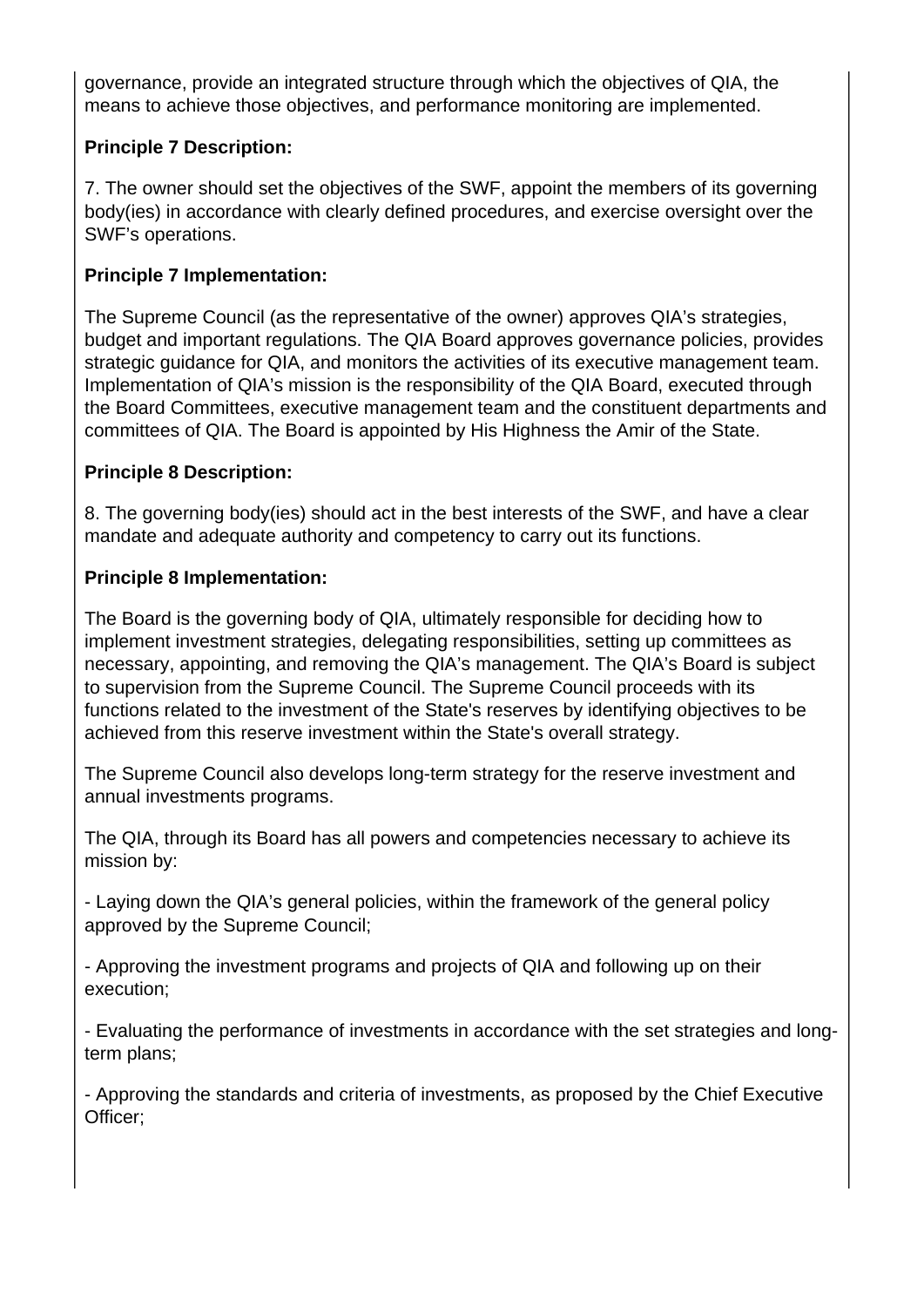- Approving the organizational structure of QIA.

- Issuing the HR regulations for the QIA's Employees, and the regulations for tenders and biddings, and other internal regulations;

- Approving the important policies for the QIA including the governance policies, investment policy, the Risk Management Framework, the policy setting the relationship between the QIA and its subsidiaries, and the policy defining the relationship between the QIA and third parties;

- Approving the annual budget and the closing account of the QIA, and submitting them to the Supreme Council for approval;

- Considering the periodical reports and follow-up reports concerning QIA works, which shall be submitted by the CEO to the Board;

- Submitting the required reports about the activities of the QIA to the Supreme Council; and

- Any other works assigned to it by the Amir or the Supreme Council.

## **Principle 9 Description:**

9. The operational management of the SWF should implement the SWF's strategies in an independent manner and in accordance with clearly defined responsibilities.

#### **Principle 9 Implementation:**

The QIA Board has charged its executive management team with the responsibility and authorities to pursue its investment strategies with utmost professionalism. The Executive management team of QIA acts with operational independence within the context of its overall strategy, plans and approved decisions, policies and guidelines.

#### **Principle 10 Description:**

10. The accountability framework for the SWF's operations should be clearly defined in the relevant legislation, charter, other constitutive documents, or management agreement.

## **Principle 10 Implementation:**

The QIA's Constitution, regulations, decisions, policies, procedures and process have established a comprehensive governance framework including the accountability framework of different departments, units and committees on all the levels in QIA. The accountability framework can be explained by stating the corporate structure, the governance framework and the audit function, as follows:

Corporate Structure QIA is owned by the Government and reports to the Supreme Council, the highest decision making body concerning energy, investment and economy in the State. The Supreme Council, which is Chaired by His Highness the Amir, approves investment strategy, assigns funds and approves the budget as well as certain QIA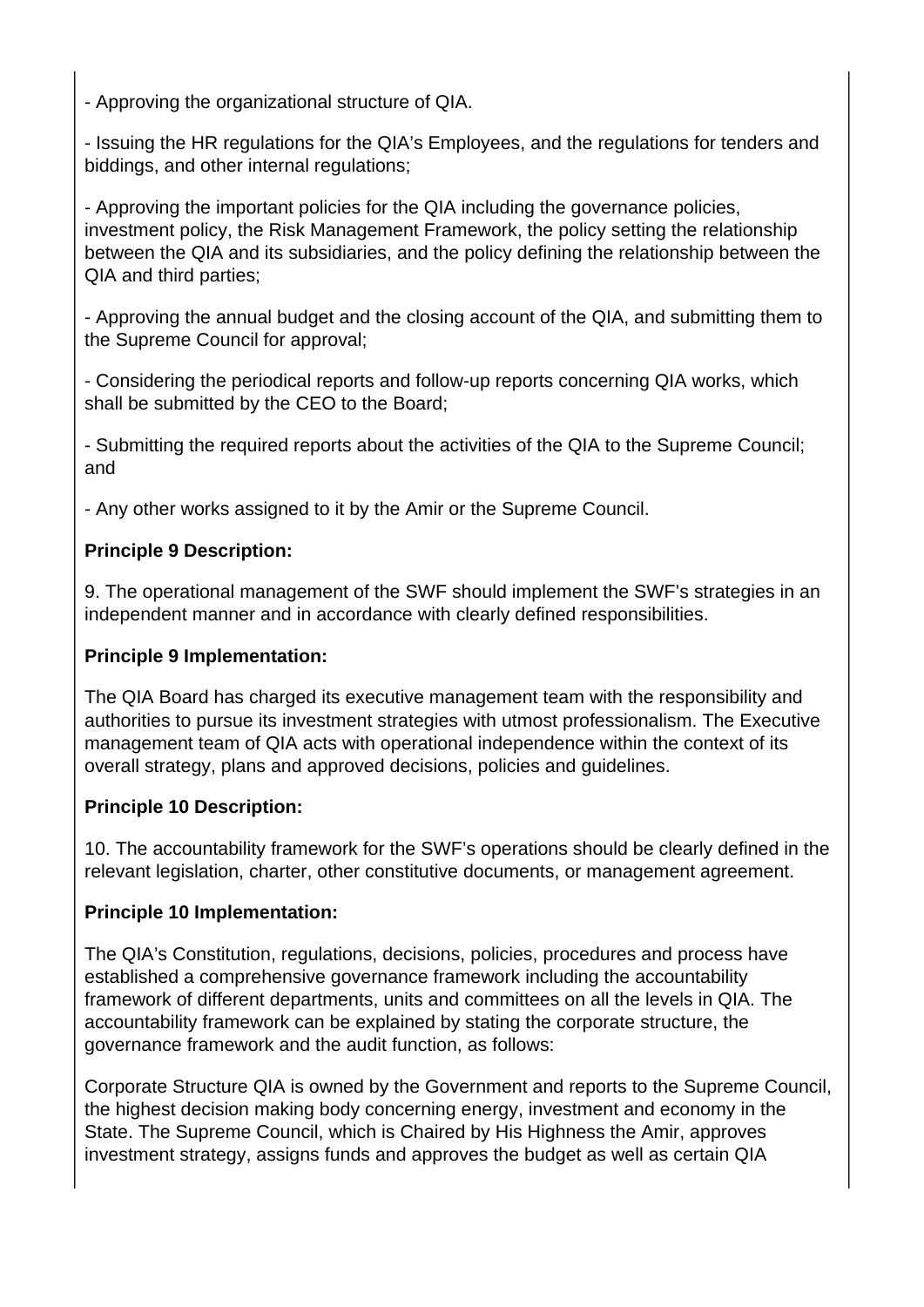Regulations. The QIA Constitution sets the reporting requirements by the Board to the Supreme Council.

The QIA Constitution defines the roles and responsibilities of Board, CEO and executive management departments. QIA has in place a complete organizational structure with clear definitions for the committees and departments throughout QIA, in addition to a comprehensive system of delegation of authorities that spells out the rules and procedures for making decisions on corporate affairs. Governance Implementation of QIA's mission is the responsibility of the QIA Board, which is appointed by His Highness the Amir. The QIA Board has established the framework for QIA's operations through appropriate policies, including (but not limited to) several governance polices such as investment policies, risk management policies and a Code of Conduct.

The QIA Board provides strategic guidance for QIA and monitors QIA executive management. The QIA Chief Executive Officer, together with the executive management team, is responsible for the day-to-day management of QIA. Business decisions are the sole responsibility of the QIA Board and QIA's executive management. Qatar's government (executive authority) does not interfere in the QIA's investment, divestment or other business decisions. The QIA governance model makes sure the QIA objectives are set and defined, and the means of attaining those objectives and monitoring performance are in place. QIA regularly develops the necessary governance documents for the operation of QIA, such as decisions, regulations, policies and procedures, and improving and developing existing ones. A working mechanism has been established to periodically review and update the policies, procedures and committees of QIA to ensure continuity of work as necessary and to keep pace with internal and external changes and developments.

Audit function QIA activities are under the scope of review by the State Audit Bureau according to the QIA Constitution. QIA financial statements and operations are audited by an external auditor (one of the big four firms). QIA Group Internal Audit QIA Group Internal Audit is an independent function, which reports directly to the Board/ Audit Committee. It is responsible for the review of risk management and the control environment to provide reliable, valued and timely assurance over the effectiveness of controls to mitigate the current and evolving risks. The key roles of Internal Audit in QIA include: - monitor and evaluate the internal control environment; - provide reasonable assurance over effectiveness of financial controls; - execute special assignments by the Board Audit Committee and/or the Board; and - evaluate controls around change projects- pre/post implementation reviews.

#### **Principle 11 Description:**

11. An annual report and accompanying financial statements on the SWF's operations and performance should be prepared in a timely fashion and in accordance with recognized international or national accounting standards in a consistent manner.

## **Principle 11 Implementation:**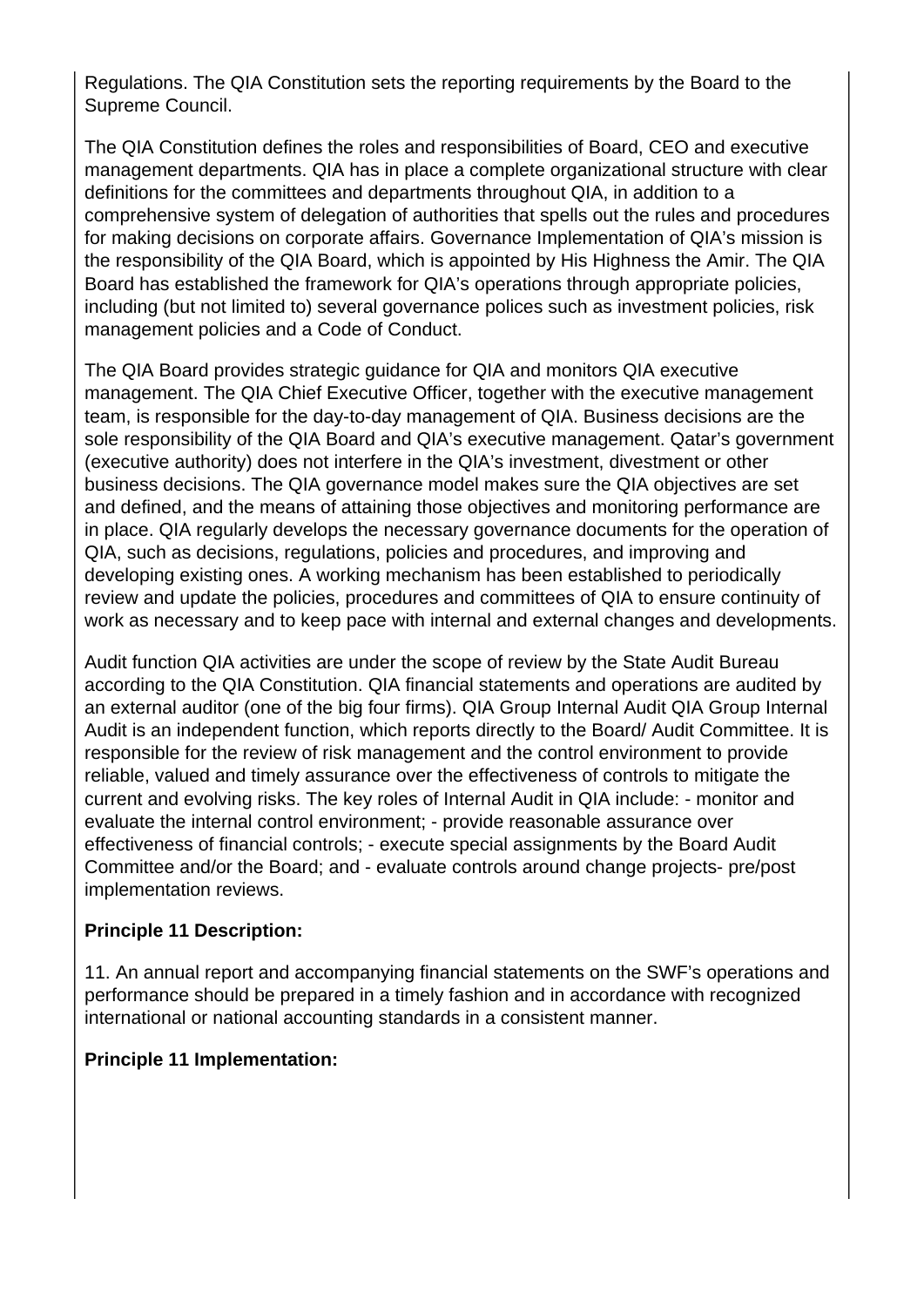QIA issues to Supreme Council an annual report and consolidated audited financial statements of the QIA. These audited annual consolidated financial statements are prepared according to International Financial Reporting Standards (IFRS) adopted by the International Accounting Standards Board (IASB).

# **Principle 12 Description:**

12. The SWF's operations and financial statements should be audited annually in accordance with recognized international or national auditing standards in a consistent manner.

# **Principle 12 Implementation:**

The consolidated financial statements of the QIA are prepared as per IFRS, and audited by an independent external auditor (one of the big four). The consolidated financial statements and its operations are audited annually in accordance with recognized international auditing standards in a consistent manner under the oversight of the QIA Board Audit Committee.

# **Principle 13 Description:**

13. Professional and ethical standards should be clearly defined and made known to the members of the SWF's governing body(ies), management, and staff.

# **Principle 13 Implementation:**

The QIA governance policies of QIA entails that all QIA's governing bodies, corporate officers and employees are required to be guided by the following values:

- Integrity: To apply the highest ethical, moral and professional standards of conduct in each of their undertakings.

- Mission focus: QIA has a noble mission on behalf of the Qatari people. In executing their day-to-day responsibilities, QIA management and employees are firmly focussed on this mission.

- Entrepreneurialism: QIA believes in the power of entrepreneurialism, and it continues to encourage initiative and a flexible approach even as the organisation grows and institutionalises.

Excellence: QIA strives for excellence in all aspects of its undertakings. ? Respect for people: QIA recognises that people are its most valuable asset, and the organisation seeks to create a respectful workplace free of harassment or intimidation.

The above values are available on QIA's website. QIA is one of the founding members of the One Planet Sovereign Wealth Funds Working Group and contributed to the One Planet Sovereign Wealth Funds Framework. QIA aims to maintain steady progress towards energy efficiency and reducing our carbon footprint.

## **Principle 14 Description:**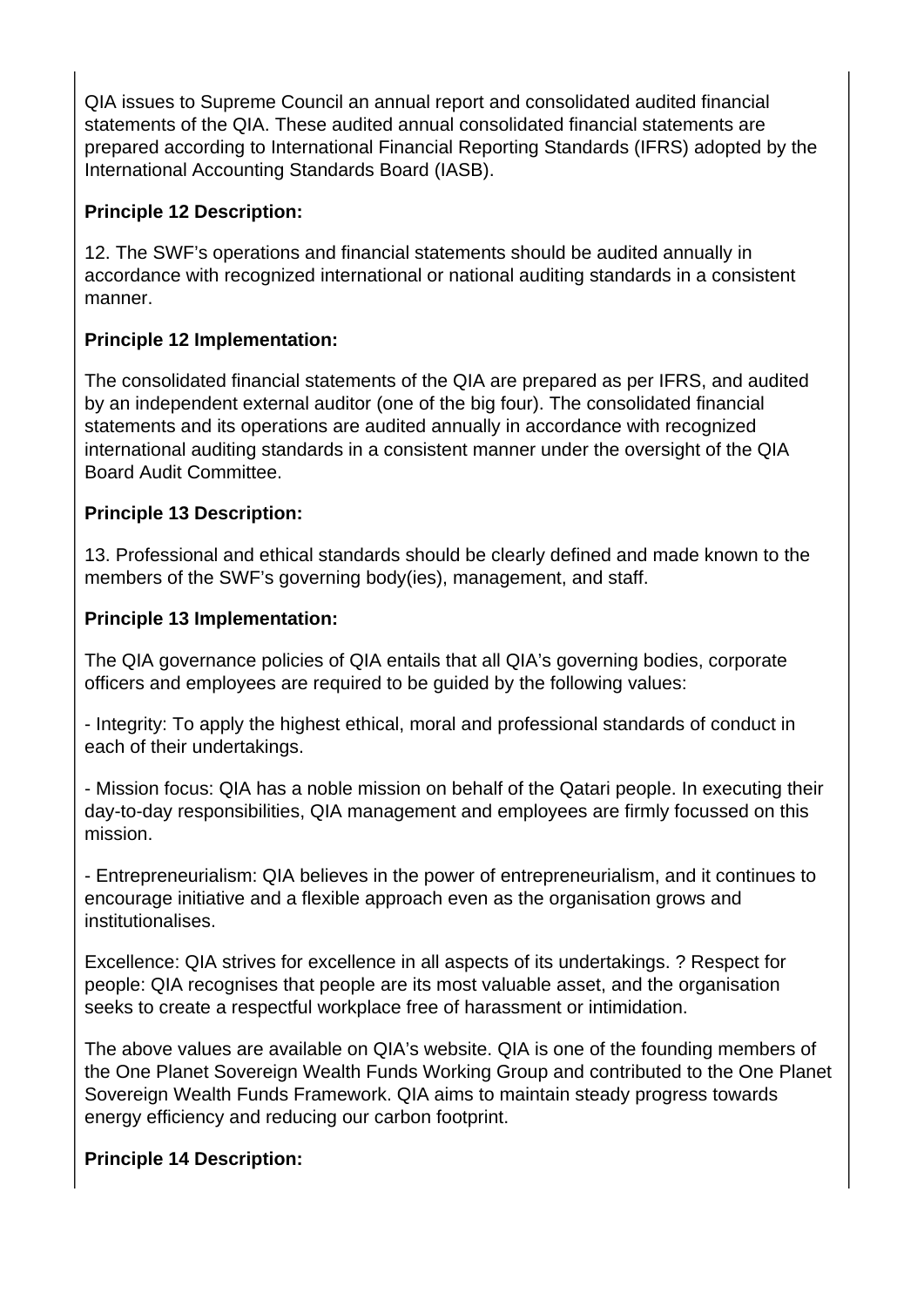14. Dealing with third parties for the purpose of the SWF's operational management should be based on economic and financial grounds, and follow clear rules and procedures.

## **Principle 14 Implementation:**

QIA has detailed selection, engagement and operational monitoring policies and procedures governing its relations with external investment managers.

These include due diligence procedures undertaken when evaluating a potential manager, involving qualitative, quantitative and operational considerations.

Monitoring involves keeping in close communication with the external managers. Formal periodic performance updates are routinely required from all external fund managers. Positions with the managers are closely monitored. QIA undertakes a detailed review of all communications sent by the manager.

## **Principle 15 Description:**

15. SWF operations and activities in host countries should be conducted in compliance with all applicable regulatory and disclosure requirements of the countries in which they operate.

## **Principle 15 Implementation:**

QIA respects investments' host country laws, regulations and rules and fully adheres to specific disclosure and other regulatory requirements.

QIA's Legal and Compliance teams oversee this function. It is the policy of QIA to comply with all laws and regulations applicable in all jurisdictions in which it conducts business. QIA is committed to establishing and maintaining a reputation as an investment organisation committed to excellence in corporate governance and operating at all times to the highest standards of professional conduct. QIA is subject to a large number of laws, regulations and rules both domestically and in the international jurisdictions in which it operates.

Such regulations laws and rules include, but are not limited to, rules against money laundering, investment restrictions, exchange rules, tax regulations, foreign exchange regulations, anti-trust regulations, regulations relating to political contributions, company laws and international sanctions and embargoes. Some laws and regulations will be more relevant for direct investments, others for investing in traded securities, or fixed income or in funds.

## **Principle 16 Description:**

16. The governance framework and objectives, as well as the manner in which the SWF's management is operationally independent from the owner, should be publicly disclosed.

#### **Principle 16 Implementation:**

The QIA Board determines the high-level Investment Policy and goals of QIA. The QIA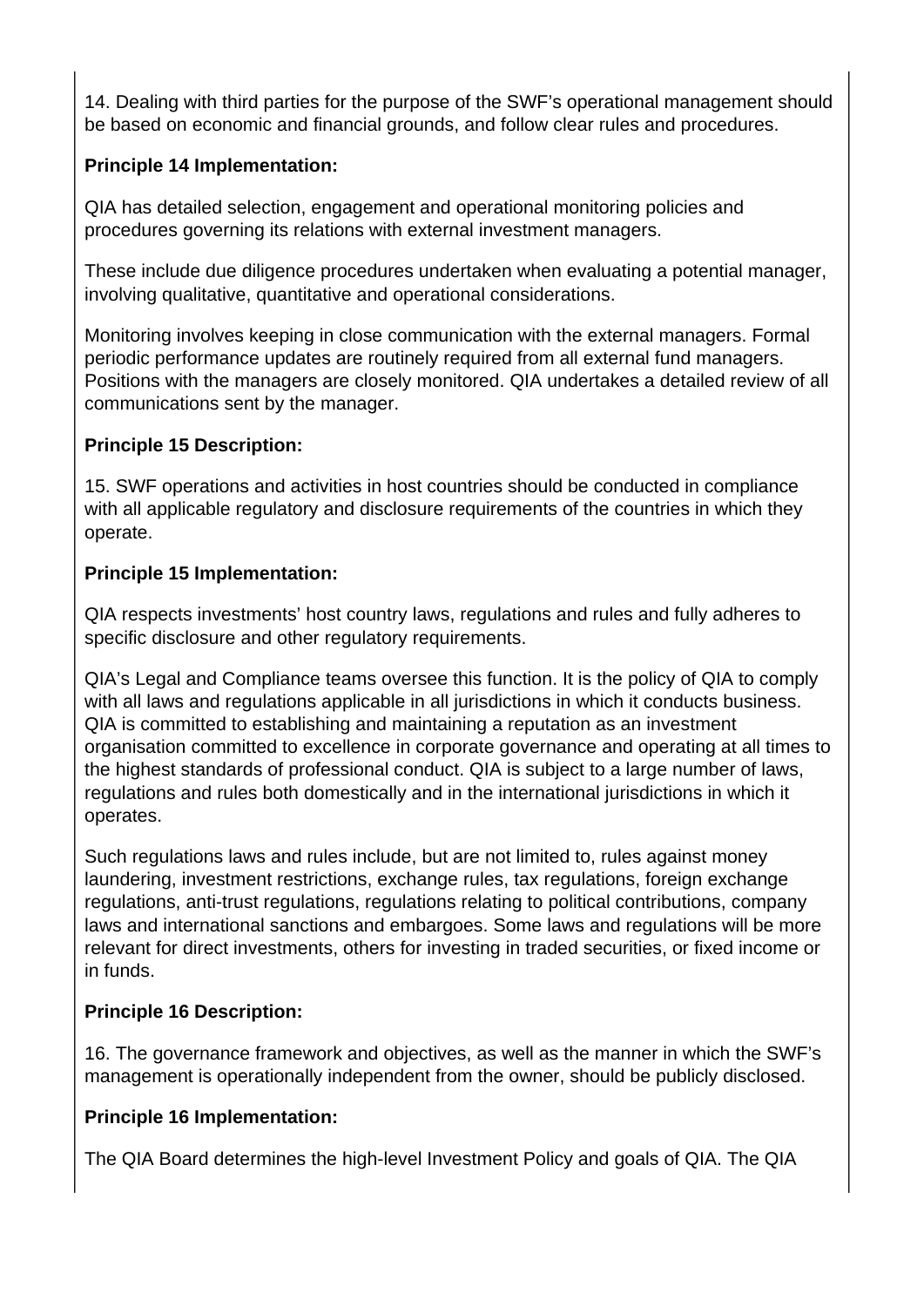Chief Executive Officer is responsible for the executive management of QIA on a day-today basis. Business decisions are the sole responsibility of the QIA Board and QIA's executive management. Qatar's government (executive authority) does not interfere in the QIA's investment, divestment or other business decisions.

Article 16 of the QIA Constitution prohibits the QIA Chairman, any member of the QIA Board, the QIA Chief Executive Officer, or any of the QIA's officers, from having any personal interest, direct or indirect, in the contracts concluded with or for the account of QIA or the enterprises carried out by it. The main elements of QIA's governance framework and objectives is available on the QIA's website.

## **Principle 17 Description:**

17. Relevant financial information regarding the SWF should be publicly disclosed to demonstrate its economic and financial orientation, so as to contribute to stability in international financial markets and enhance trust in recipient countries.

## **Principle 17 Implementation:**

QIA's Board decides the time and the extent to which more information on the fund's financial orientation and position will be made publicly available. There is no legal requirement for QIA to make public disclosure of such information. However, from time to time, senior executive management makes public comment of certain aspects of the operations of QIA or its principal operating subsidiaries. QIA complies with all public disclosures for regulatory compliance purposes.

QIA's website shows information about QIA's investments. In 2019, a Corporate Communicationsteam was set up within QIA. This team is in the process of launching several communications tools, one which is a new Website that will have a more clear and detailed information about QIA investments and operations. It will also have a spotlight on its organizational structure and human capital. There also will be more illustrations of our governance and QIA risk management. Once this project is complete, corporate brochures, an annual review, media distributions, and other documents will be available on this platform. In addition, a more in depth financial reports of selected investments shall be shared, as well we are seriously considering collecting and displaying all financial data that is readily available and accessible by the finance world i.e. Bloomberg/Reuters terminals.

## **Investment and Risk Management Framework Pillar 3**

## **Principle 18 Description:**

18. The SWF's investment policy should be clear and consistent with its defined objectives, risk tolerance, and investment strategy, as set by the owner or the governing body(ies), and be based on sound portfolio management principles.

18.1. The investment policy should guide the SWF's financial risk exposures and the possible use of leverage.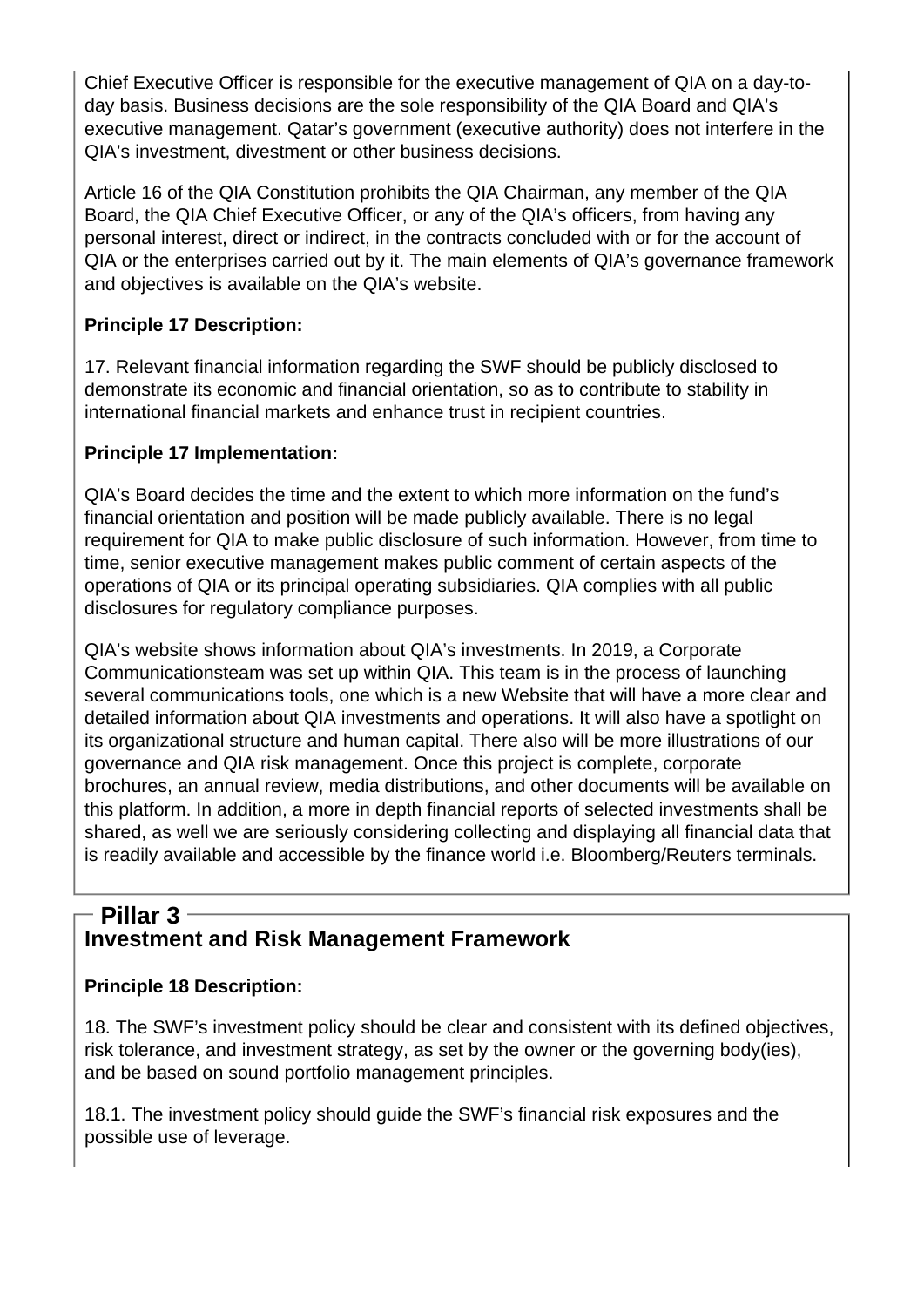18.2. The investment policy should address the extent to which internal and/or external investment managers are used, the range of their activities and authority, and the process by which they are selected and their performance monitored.

18.3. A description of the investment policy of the SWF should be publicly disclosed.

# **Principle 18 Implementation:**

QIA Board and the Supreme Council approved the QIA investment policy in accordance with QIA's objectives prescribed by the Constitution. As per the QIA investment policy, QIA seeks to achieve real long-term investment returns without exposing itself to undue levels of risk. QIA benefits from significant positive cash flow and has no liabilities at portfolio level. Certain investments, for example in funds or real estate, may involve leverage at the fund level or investmentslevel, as determined by the fund manager or portfolio manager.

Ordinarily, QIA's positive cash flow allows it to operate without engaging in leverage. QIA manages its investments with a blend of internal and external investment management resources. QIA utilizes its internal investment management resources in areas where it has particular expertise; otherwise, it will use external investment management resources. QIA is actively engaged in further developing its internal investment management resources. The main elements of QIA's investment policy is available on the QIA's website. Please see the reply above on GAPP 17 concerning the functions of the newly established Corporate Communications team within QIA.

## **Principle 19 Description:**

19. The SWF's investment decisions should aim to maximize risk-adjusted financial returns in a manner consistent with its investment policy, and based on economic and financial grounds.

19.1. If investment decisions are subject to other than economic and financial considerations, these should be clearly set out in the investment policy and be publicly disclosed.

19.2. The management of an SWF's assets should be consistent with what is generally accepted as sound asset management principles.

## **Principle 19 Implementation:**

QIA is committed to pursuing its strategic investment mandate based purely on economic and financial objectives. No part of QIA's strategic investment mandate, or its execution, is motivated by considerations of a political nature. QIA does not include other factors in its investment execution and management processes, save where it is possible within QIA's overall economic and financial strategy, QIA will include considerations of an environmental and/or humanitarian nature. QIA manages its assets and delegated investment managers with diligence and care. Each investment decision is considered in the context of the overall portfolio, and not in isolation, as part of the overall investment strategy to incorporate a reasonable risk and return in line with QIA's mission and investment objectives.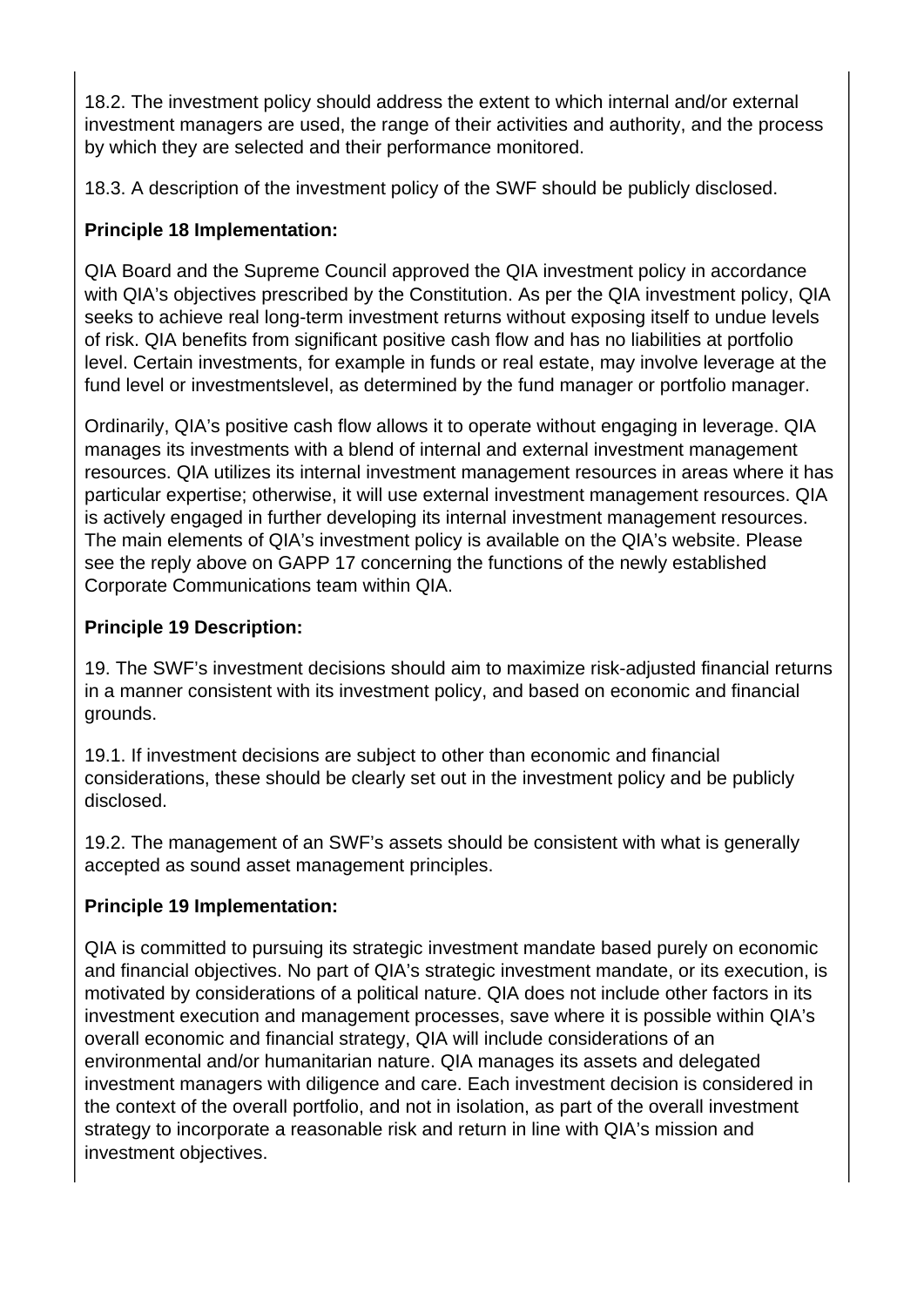## **Principle 20 Description:**

20. The SWF should not seek or take advantage of privileged information or inappropriate influence by the broader government in competing with private entities.

#### **Principle 20 Implementation:**

QIA does not receive privileged information other than those that may be granted to QIA by recipient countries.

## **Principle 21 Description:**

21. SWFs view shareholder ownership rights as a fundamental element of their equity investments' value. If an SWF chooses to exercise its ownership rights, it should do so in a manner that is consistent with its investment policy and protects the financial value of its investments. The SWF should publicly disclose its general approach to voting securities of listed entities, including the key factors guiding its exercise of ownership rights.

#### **Principle 21 Implementation:**

QIA is fully conscious of the importance of the proper exercise of the voting rights of a shareholder as a tool of effective corporate governance. QIA is an attentive and active shareholder and will usually be represented at meetings of shareholders of companies in which it has a significant investment. In this regard, QIA is motivated only by the responsibilities flowing from the discharge of its Mission strictly within economic and financial objectives. QIA believes that its exercise of rights of ownership is very transparent and for listed companies is publicly available.

#### **Principle 22 Description:**

22. The SWF should have a framework that identifies, assesses, and manages the risks of its operations.

22.1. The risk management framework should include reliable information and timely reporting systems, which should enable the adequate monitoring and management of relevant risks within acceptable parameters and levels, control and incentive mechanisms, codes of conduct, business continuity planning, and an independent audit function.

22.2. The general approach to the SWF's risk management framework should be publicly disclosed.

#### **Principle 22 Implementation:**

Risk Management practices, including Risk Management Framework and Risk Management Policy, in QIA cover all aspects of financial and operational risks and aim to adhere to high standards of risk management. The Head of Risk Management Department is a member in the Management Investment Committee. The QIA's Internal Audit under supervision of the Board Audit Committee ensures that there is adequate and effective risk management in the QIA and appropriate and satisfactory internal controls system. Internal Audit makes independent and objective statements and provide advice concerning improvements in the internal control systems. The Board appoints external auditors who